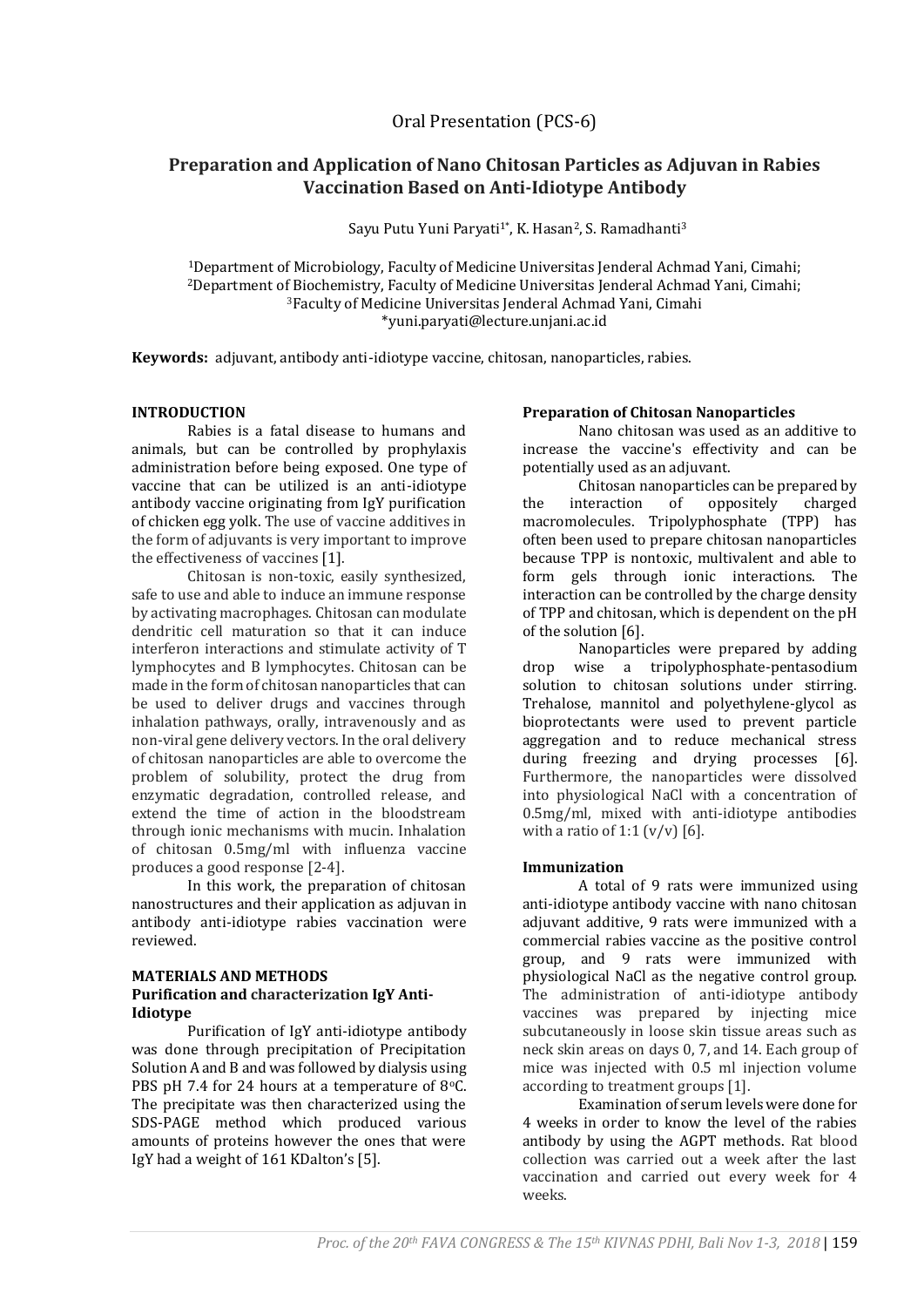AGPT is made with a composition of 0.8 grams of agarose, 2.4 grams of PEG, 40 ml of aquadest, and 40 ml of PBS with a pH of 7.4. The ingredients are mixed and heated to a boil and allowed to stand for 5-10 minutes, then the AGPT media formed is poured 3 ml in a petri dish with a diameter of 6 cm to become solid. By using a media perforator, AGPT is perforated with 7 holes to form a certain pattern. In the hole that is in the middle of the rabies antigen is inserted, while in the other 6 holes the serum is inserted according to the dilution titre. In the study, this serum was diluted serially in mikroplate. Serum is diluted using PBS with a pH of 7.4. The diluted serum is then poured into each well that has been numbered. AGPT media containing serum and rabies antigen were then given a damp cotton pad and incubated at 37°C for 24-48 hours then observed. The positive results of this examination are illustrated by the formation of white precipitation lines between antigen and serum holes.

Data analysis was performed by Saphiro Wilk's normality test to determine the normality of data distribution. After obtaining normal distribution data, continued with one way Anova to find out the differences between treatment groups in experimental animals.

# **RESULT AND DISCUSSION**

Purification of IgY from freeze dried egg yolks was carried out using Precipitaion Solution A and Solution B kits, obtained with white protein deposits. Analysis of IgY protein bands purified from egg yolks was carried out with Sodium Dodecyl Sulphate Polyacrylamide Gel Electrophoresis (SDS-PAGE) and stained with Fast Coomassie ® Stain. It can be shown that pure IgY has one major protein band with a large molecular weight (185 kD) (Fig. 1). This is in line with Narat (2003) which states, that IgY has a greater molecular weight than IgG, which is about 180,000 dalton or greater [7].



Fig.1. Protein band profiles purified by affinity chromatography (column 6) show protein bands with a molecular weight of 180 and 60 kDa compared to marker (M).

In addition, protein is also often obtained with a molecular weight of 95,000 dalton and

49,000 dalton which is thought to be Fc and Fab fragments from IgY that have not yet been assembled into intact immunoglobulins. Sun et al. (2001) states that IgY degradation will produce Fc and Fab fragments, where the molecular weight of Fab is around 45,000 dalton.

The preparation by titration method produced chitosan nanoparticles shaped like white gel, felt soft, easily dissolved in physiological NaCl and did not settle. When mixed with the antiidiotype antibody vaccine shows the results of mixing well. Next, 0.5% concentration will be used as an adjuvant in the vaccination process.

Observations of the three groups of rats immunized showed that all rats looked healthy, appetite did not change with normal behavior until 4 weeks after vaccination. Rat body weight experienced a normal increase. In group II which was immunized with anti-idiotype antibodies with the addition of chitosan nanoparticle adjuvants, there were no changes in rat skin tissue at the site of vaccine injection (Fig.2).



Fig. 2. The location of vaccine injections subcutaneously, there was no change in rat skin tissue

Blood collection is done through retroorbital veins while the measurement of antibody titers is done by the AGPT method. Positive reactions are indicated by the formation of a line of precipitation between antigens and antibodies as in Fig. 3.



Fig. 3. Precipitation lines (arrows) in the immunodifusion test (AGPT) indicate a homologous reaction between antigen (Ag) (Ab1) and protein (IgY) and rabies virus (V).

Rabies antibody preparation in rats produced good antibody titers in the idiotype group with the addition of chitosan nanoparticles from week 2-4 after vaccination. In the second week, the precipitation line appears to be less clear.